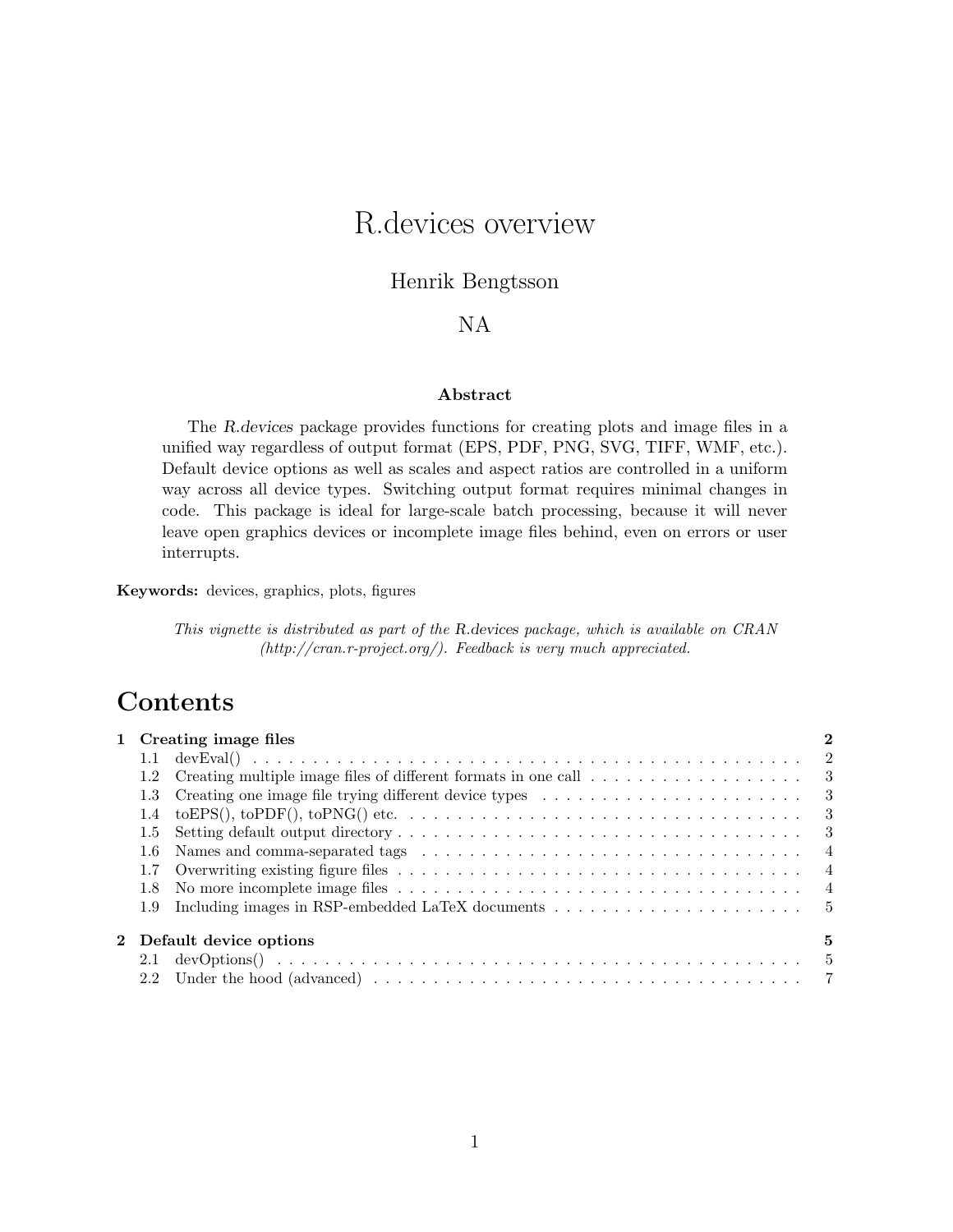## <span id="page-1-0"></span>1 Creating image files

When creating image files using one of the built-in R device functions (e.g.  $pdf()$ ) several device specific arguments need to the specified. For instance, when creating a PDF file with aspect ratio 0.6, one will do something like

```
pdf("GaussianDensity.pdf", width=7, height=0.6*7)
curve(dnorm, from=-5, to=+5)
dev.off()
```
If one later wish to output a PNG file instead, one has to change (i) the name of the function, (ii) filename, (iii) the width and (iv) the height arguments, e.g.

```
png("GaussianDensity.png", width=480, height=0.6*480)
curve(dnorm, from=-5, to=+5)
dev.off()
```
Changing output formats is not only tedious but also error prone, e.g. you may forget to change the filename extension or create images with ridiculously large or small dimensions because units are not the same across devices types.

#### <span id="page-1-1"></span>1.1 devEval()

To overcome the above and other hurdles, the devEval() function was created. When using devEval() it is only the argument that specify the image format that needs to be modified. For instance,

```
devEval("pdf", name="GaussianDensity", aspectRatio=0.6, {
  curve(dnorm, from=-5, to=+5)
})
```
creates a PDF file named GaussianDensity.pdf that is 7.0 inches wide and 4.2 inches tall (for default dimensions see Section [2\)](#page-4-1), whereas

```
devEval("png", name="GaussianDensity", aspectRatio=0.6, {
  curve(dnorm, from=-5, to=+5)
})
```
creates a PNG file named GaussianDensity.png using grDevices::png(). The created PNG has an heightto-width aspect ratio of 6:10 (Section [2\)](#page-4-1). Since the png() function might not be supported on all platforms, you can specify a set of alternatives as:

```
devEval("png|cairo_png|CairoPNG|png2", name="GaussianDensity", aspectRatio=0.6, {
  curve(dnorm, from=-5, to=+5)
})
```
which will the attempt each of them in order. A shortcut for the above is to use the *alias* specification:

```
devEval("{png}", name="GaussianDensity", aspectRatio=0.6, {
  curve(dnorm, from=-5, to=+5)
})
```
By specifying the scale argument, it is possible to create an image file with a smaller or a larger dimension relative to that of the default, e.g.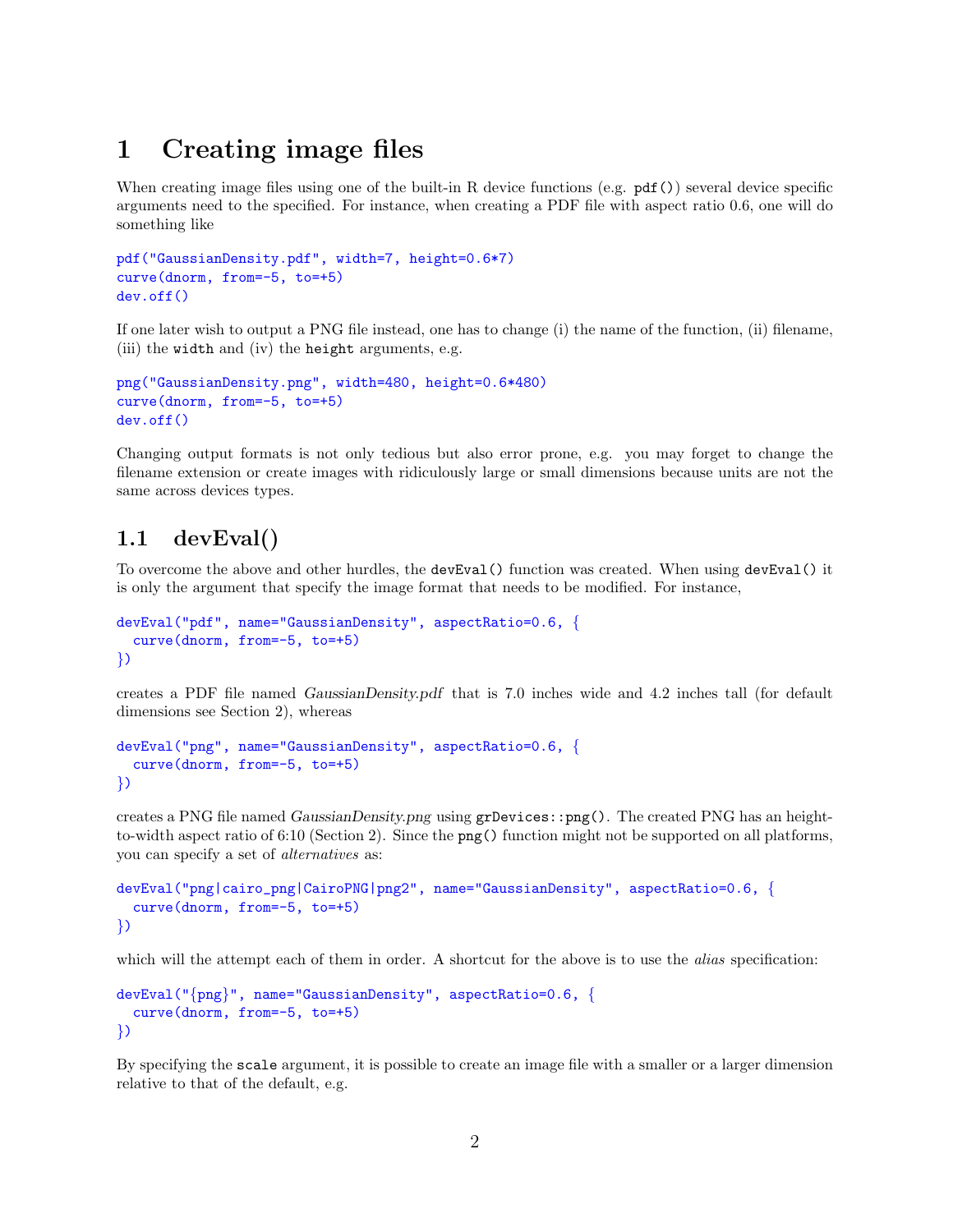```
devEval("png", name="GaussianDensity,large", aspectRatio=0.6, scale=2, {
  curve(dnorm, from=-5, to=+5)
})
```
creates a PNG file named GaussianDensity,large.png that is twice as tall and twice as wide as the previous PNG image. Note also how in none of the above examples there is a need for closing the device via dev.off(), which is sometimes forgotten, particularly by newcomers to R. The graphical device opened is also guaranteed to be closed by devEval() regardless of errors or interrupts (Section [1.8\)](#page-3-2).

#### <span id="page-2-0"></span>1.2 Creating multiple image files of different formats in one call

The devEval() function can also be used to generate image files or different formats in one call. For instance,

```
devEval(c("pdf", "svg"), name="GaussianDensity", aspectRatio=0.6,
  curve(dnorm, from=-5, to=+5)
)
```
creates image files GaussianDensity.pdf , and GaussianDensity.svg. To adjust the default image dimensions for each format, see Section [2.](#page-4-1)

#### <span id="page-2-1"></span>1.3 Creating one image file trying different device types

Some image formats, or more precisely some device types, are only supported on certain systems. If that is the case, and it does not matter exactly which of many image formats is used, then devEval() can be used to generate an image file based on the first supported device type. For instance,

```
devEval("png", name="GaussianDensity", aspectRatio=0.6,
  curve(dnorm, from=-5, to=+5)
\lambda
```
will first try to create a PNG file and if that does not work it will try to create a PDF file and as a last resort an EPS file. It is only if none of them work that an error is generated.

### <span id="page-2-2"></span>1.4 toEPS(), toPDF(), toPNG() etc.

For conveniency, there exists a set of  $\text{toNNN}()$  functions that basically are wrappers for  $\text{devEval}()$ . For instance, instead of calling  $devEval("pdf", \ldots)$  one can use  $to PDF(\ldots)$  as

```
toPDF("GaussianDensity,large", aspectRatio=0.6, scale=2, {
  curve(dnorm, from=-5, to=+5)
})
```
The following toNNN() functions are currently available: toBMP(), toCairoWin(), toCairoX11(), toDefault(), toEMF(), toEPS(), toFavicon(), toNullDev(), toPDF(), toPNG(), toQuartz(), toRStudioGD(), toSVG(), toTIFF(), toWMF(), and toWindows().

#### <span id="page-2-3"></span>1.5 Setting default output directory

All figures created by devEval()/toNNN() are by default written to the figures/ directory (created if missing), which can be overridden by passing argument path to devEval(). The default figure path can be change by setting "global" device option "path", e.g.

```
devOptions("*", path="figures/col/")
```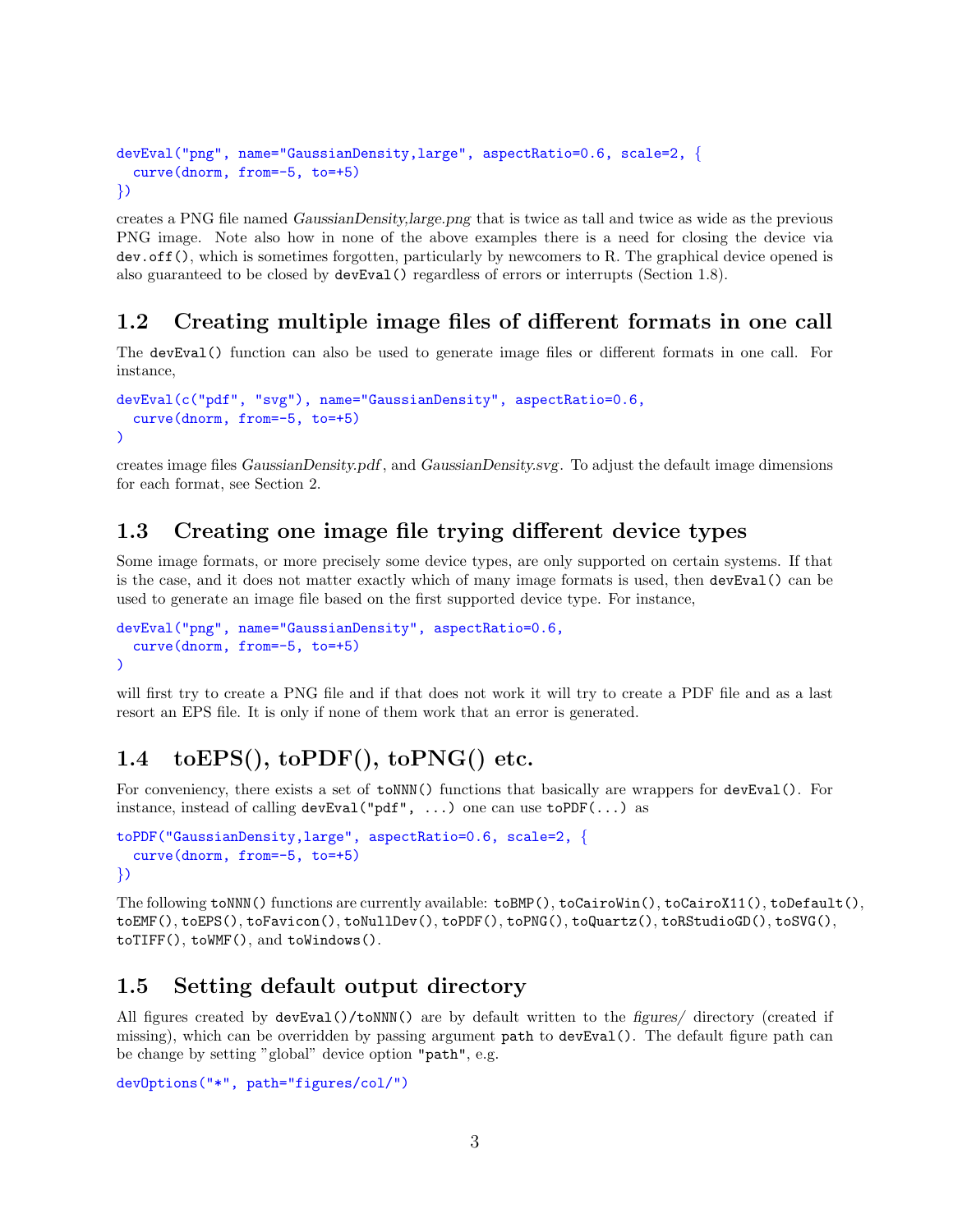#### <span id="page-3-0"></span>1.6 Names and comma-separated tags

The filename used by devEval()/toNNN(), is made up of argument name, followed by comma-separated argument tags (an optional character vector) and a filename extension (specified by the device type). Argument tags provides a convenient way to adjust the filename, e.g.

```
for (ar in c(0.6, 0.8)) {
  arTag <- sprintf("aspect=%g", ar)
  for (sc in 2:4) \{scaleTag <- sprintf("scale=%d", sc)
    toEPS("GaussianDensity", tags=c(arTag, scaleTag), aspectRatio=ar, scale=sc, {
      curve(dnorm, from=-5, to=+5)
    })
  }
})
```
which creates six images files (GaussianDensity,aspect=0.6,scale=2.eps, GaussianDensity,aspect=0.6,scale=3.eps, ..., and GaussianDensity,aspect=0.8,scale=4.eps). To use a different separator specify argument sep, or change the global device option, e.g.

devOptions("\*", sep="\_")

#### <span id="page-3-1"></span>1.7 Overwriting existing figure files

By default, existing figure files created by  $devEval() / to NNN()$  are overwritten without notice. By passing argument force=FALSE to devEval(), existing figure files will be skipped. To change the default, do:

```
devOptions("*", force=FALSE)
```
Note that whenever a figure is skipped this way, it also means that none of the expressions in  $devEval(\ldots,$ {<exprs>}) are executed. This will speed up the processing, but it also means that the rest of your code must not rely on such code being executed.

#### <span id="page-3-2"></span>1.8 No more incomplete image files

The devEval()/toNNN() functions create image files atomically. When creating image files by opening a device, calling a set of plot functions and then closing the device  $(\text{pdf}(...); \{... \}; \text{dev-off}())$ , there is a risk of creating an incomplete file whenever an error or an interrupt occurs while plotting. By contrast, devEval()/toNNN() is fault tolerant and guarantees that the image file created is complete; if an error or an interrupt occurs, then the default is to remove the incomplete image. For instance, the following will not result in an image file:

```
toPDF("GaussianDensity", {
  curve(dnorm, from=-5, to=+5)
  abline(v=log("a"))
})
```
because the last plot statement generates an error. To further lower the risk for incomplete image files, for instance due to abrupt power failures, all image files are first written to a temporary file which is renamed to the final file only when the plotting is complete. This is useful when for instance running large non-interactive batch jobs that creates hundreds or thousands of image files.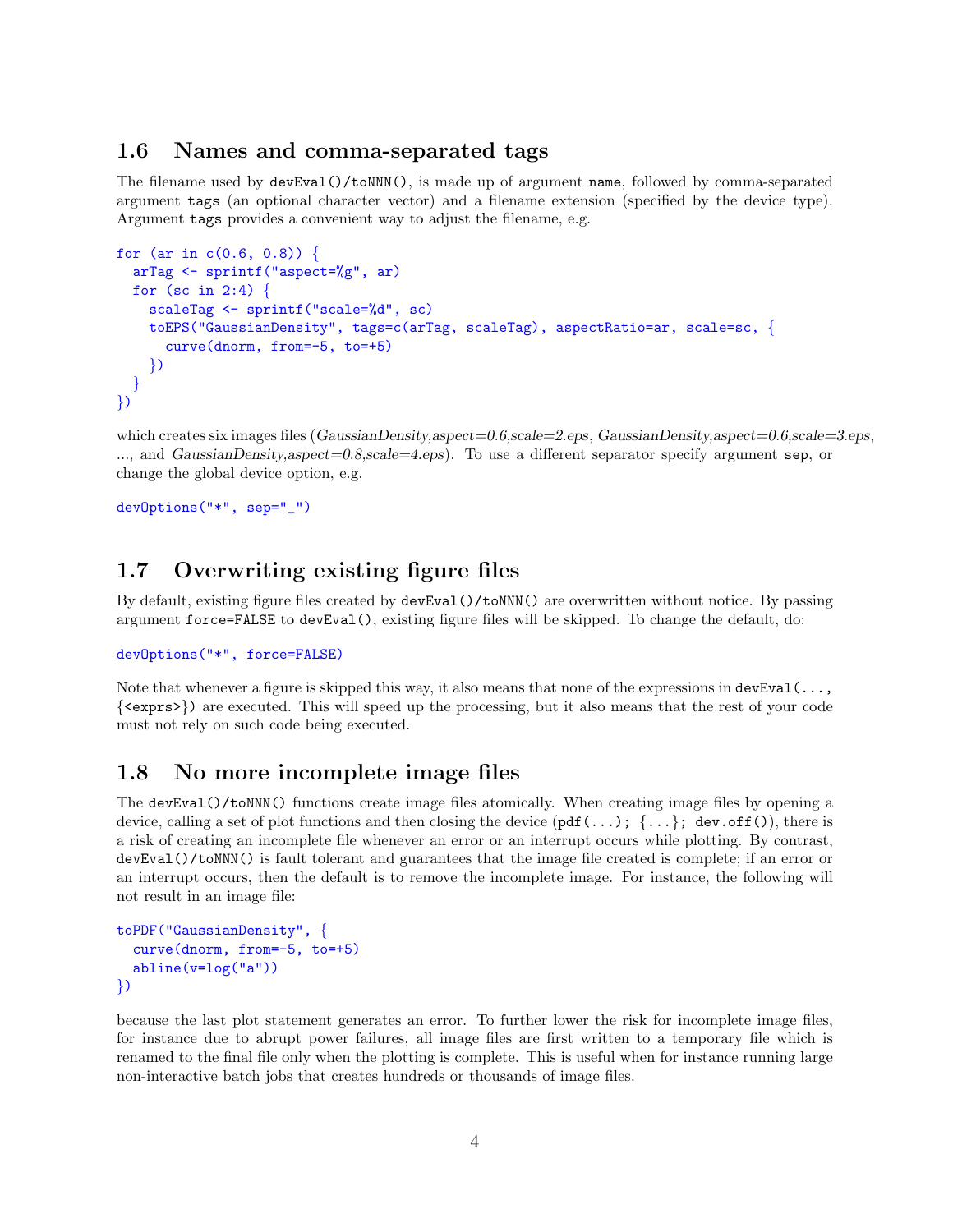### <span id="page-4-0"></span>1.9 Including images in RSP-embedded LaTeX documents

By using RSP markup, image files can be included in for instance LaTeX, Sweave and knitr documents in a very clean fashion, while keeping full control of all image formatting. For instance, the plot in Figure [1](#page-4-3) was included as:

```
\includegraphics{<%=toPDF("MyGaussianDensity", aspectRatio=0.6, {
  curve(dnorm, from=-5, to=+5)
\{)%>\}
```


<span id="page-4-3"></span>Figure 1: This graph was generated using toPDF() and then include into the LaTeX document using RSP.

For more details on RSP, see the vignettes of the R.rsp package (available on [CRAN\)](cran.r-project.org/package=R.rsp).

### <span id="page-4-1"></span>2 Default device options

#### <span id="page-4-2"></span>2.1 devOptions()

The devOptions() function provides a unified interface to getting and settings common options for the various graphical devices available in R. When using one of the  $\text{toNNN}()$  functions,  $\text{devEval}(() \text{ or } \text{devNew}(),$ the device options used are given by devOptions(). For example, to see the current settings used by PDF device, do:

```
> str(devOptions("pdf"))
List of 19
 $ width : num 7
 $ height : num 7
 $ onefile : logi TRUE
 $ family : chr "Helvetica"
 $ title : chr "R Graphics Output"
 $ fonts : NULL
```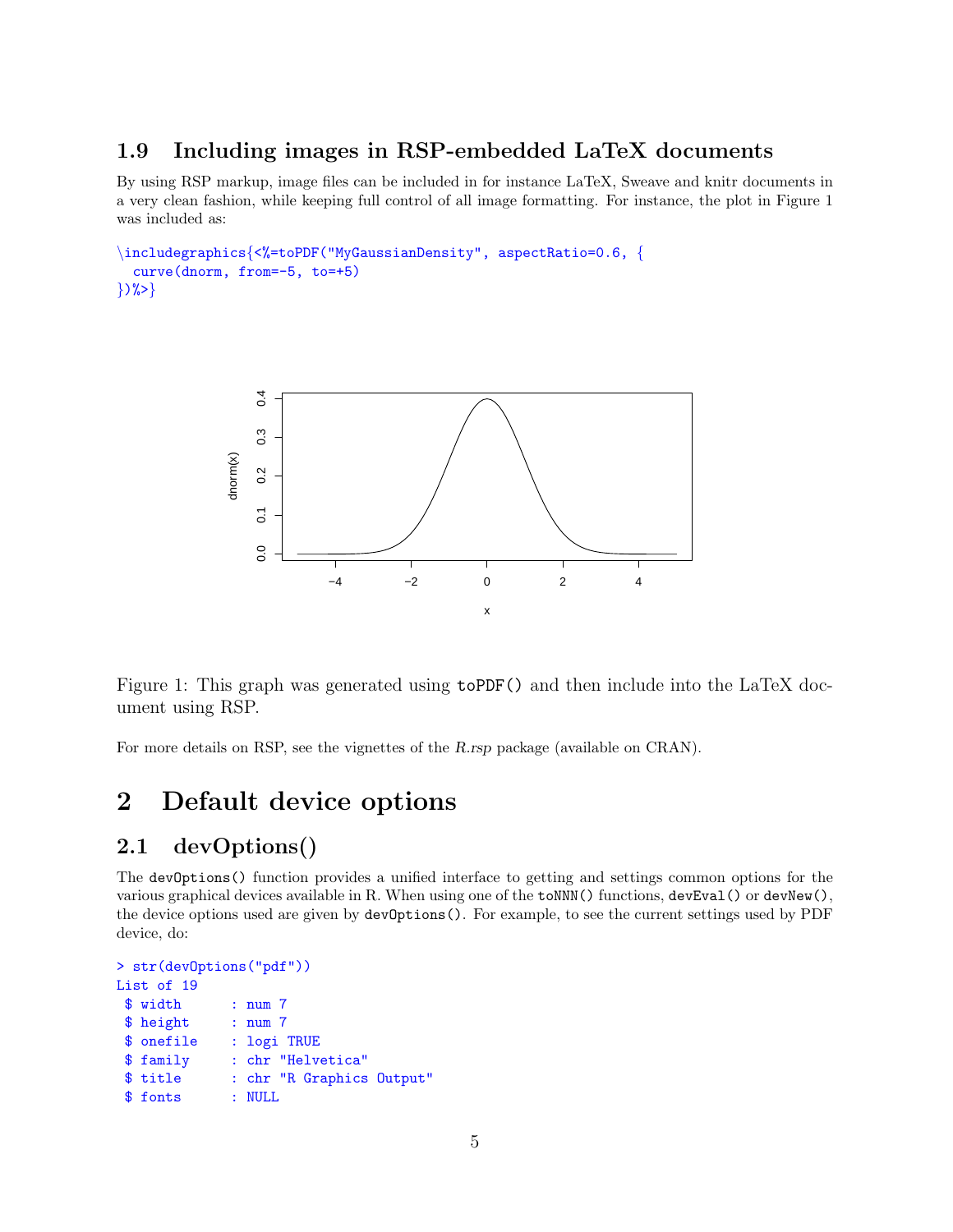```
$ version : chr "1.4"
$ paper : chr "special"
$ encoding : chr "default"
$ bg : chr "transparent"
          : chr "black"
$ pointsize : num 12
$ pagecentre : logi TRUE
$ colormodel : chr "srgb"
$ useDingbats: logi FALSE
$ useKerning : logi TRUE
$ fillOddEven: logi FALSE
$ compress : logi TRUE
$ file : language if (onefile) "Rplots.pdf" else "Rplot%03d.pdf"
```
To change one or several options, do:

> devOptions("pdf", width = 5, bg = "lightblue")

To reset the options back to the built-in defaults, do:

```
> devOptions("pdf", reset = TRUE)
```
To get an overview of a set of common options for all supported devices, do:

|  |                |                |                 |                          | > devOptions()[, c("width", "height", "bg", "fg", "pointsize")] |             |  |
|--|----------------|----------------|-----------------|--------------------------|-----------------------------------------------------------------|-------------|--|
|  |                |                | width height bg |                          | fg                                                              | pointsize   |  |
|  | $\ast$         | <b>NULL</b>    | <b>NULL</b>     | <b>NULL</b>              | <b>NULL</b>                                                     | <b>NULL</b> |  |
|  | CairoJPEG      | 480            | 480             | "white"                  | <b>NULL</b>                                                     | 12          |  |
|  | CairoPDF       | 6              | 6               | "transparent" "black"    |                                                                 | 12          |  |
|  | CairoPNG       | 840            | 480             | "white"                  | <b>NULL</b>                                                     | 12          |  |
|  | CairoPS        | 8.5            | 11              | "transparent" "black"    |                                                                 | 12          |  |
|  | CairoSVG       | 6              | 6               | "transparent"            | <b>NULL</b>                                                     | 12          |  |
|  | CairoTIFF      | 480            | 480             | "white"                  | <b>NULL</b>                                                     | 12          |  |
|  | CairoX11       | $\overline{7}$ | $\overline{7}$  | "transparent" NULL       |                                                                 | 12          |  |
|  | X11            | NA             | NA              | "transparent" NULL       |                                                                 | 12          |  |
|  | bmp            | 480            | 480             | "white"                  | <b>NULL</b>                                                     | 12          |  |
|  | cairo_pdf      | $7 \quad \Box$ | $\overline{7}$  | "white"                  | <b>NULL</b>                                                     | 12          |  |
|  | cairo_ps       | $7 -$          | $\overline{7}$  | "white"                  | <b>NULL</b>                                                     | 12          |  |
|  | eps            | $7 -$          | $\overline{7}$  | "transparent" "black"    |                                                                 | 12          |  |
|  | favicon        | 32             | ?               | "transparent" NULL       |                                                                 | 12          |  |
|  | jpeg           | 480            | 480             | "white"                  | NULL                                                            | 12          |  |
|  | jpeg2          | 480            | 480             | "transparent" "black" 12 |                                                                 |             |  |
|  | nulldev        | 480            | 480             | "white"                  | ?                                                               | 12          |  |
|  | pdf            | $7^{\circ}$    | $\overline{7}$  | "transparent" "black" 12 |                                                                 |             |  |
|  | pictex         | $5 -$          | 4               | "white"                  | "black"                                                         | <b>NULL</b> |  |
|  | png            | 840            | 480             | "white"                  | NULL                                                            | 12          |  |
|  | png2           | 840            | 480             | "transparent" "black" 12 |                                                                 |             |  |
|  | postscript 8.5 |                | 11 <sup>1</sup> | "transparent" "black" 12 |                                                                 |             |  |
|  | quartz         | $\overline{7}$ | $\overline{7}$  | "transparent" NULL       |                                                                 | 12          |  |
|  | svg            | $\overline{7}$ | $\overline{7}$  | "white"                  | <b>NULL</b>                                                     | 12          |  |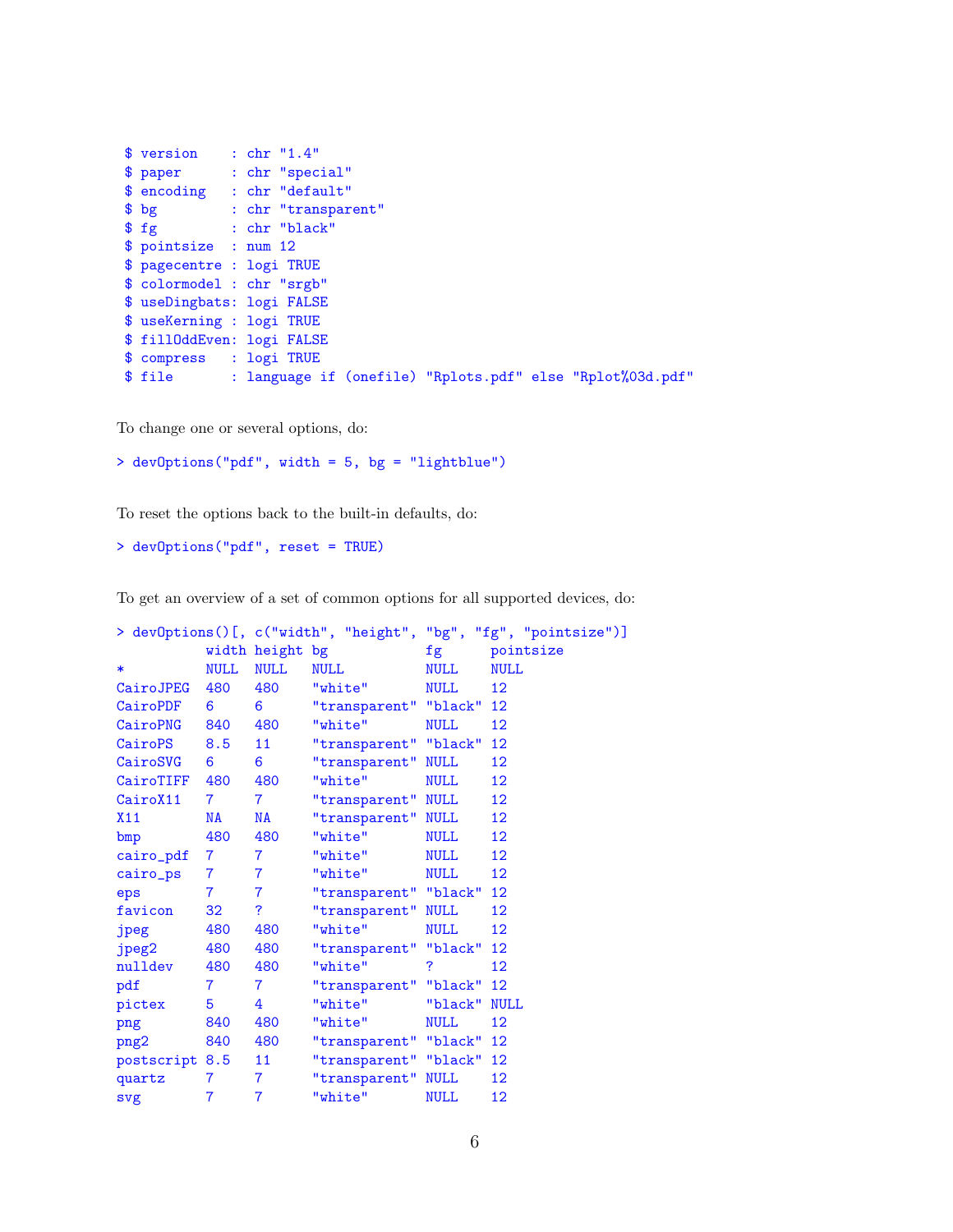| tiff | 480    | 480 | "white"                  | <b>NULL</b> | <b>12</b> |
|------|--------|-----|--------------------------|-------------|-----------|
| x11  | N A    | N A | "transparent" NULL       |             | <b>12</b> |
| xfig | 8.5 11 |     | "transparent" "black" 12 |             |           |

### <span id="page-6-0"></span>2.2 Under the hood (advanced)

The devOptions () function tries as far as possible to infer the default options from the default arguments of the device function and any additional options for that device, e.g. formals(pdf) and pdf.options(). Likewise, when setting an option it uses the standard interfaces to do so, whenever possible. This means that for instance pdf() will also be affected by devOptions("pdf", width=5). Note that this may not be the case for all devices, because their options cannot be set. Instead they are all specified as arguments when opening the device, e.g.  $\text{png}()$  will not be affected by devOptions("png", width=1024). This is why we recommend to always use devNew() in place of dev.new(), or better, devEval() or the corresponding toNNN() function, which all respects the options set via devOptions().